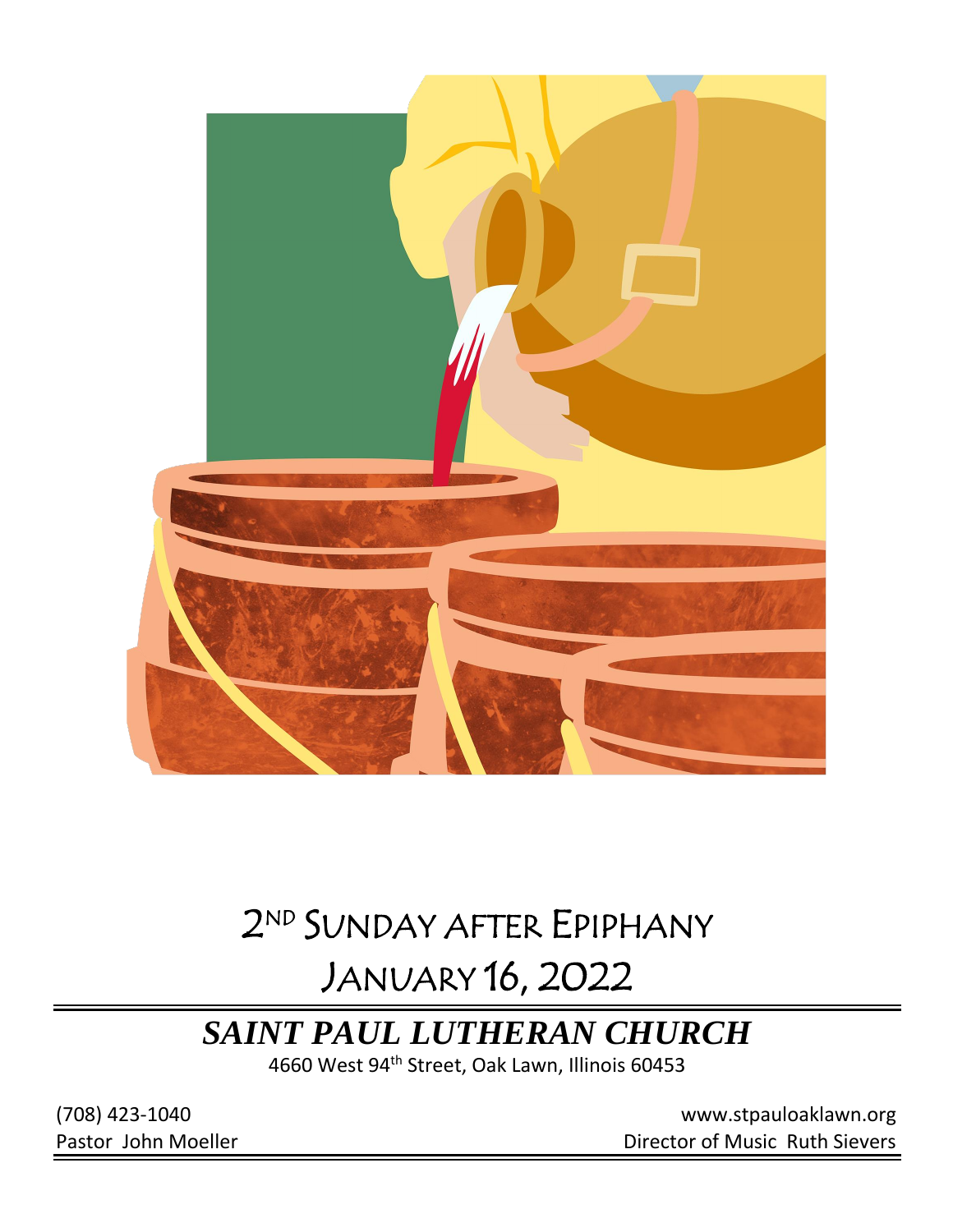#### **As We Gather**

On the second Sunday of each Epiphany season, the manifestation, or the *making known* of Jesus as the Christ, is grounded in the Gospel of John, who gives us deep insights into the goal of our Lord's earthly ministry. Now the same Spirit who empowered Jesus all along His way to the cross empowers us to be united in our worship of God and in our love, service, and care for one another.

| <b>Prelude</b><br><b>Opening Hymn</b> |                                                                                                        | "Blessed Jesus, at Your Word" |                                                                                                              | J. Walther |
|---------------------------------------|--------------------------------------------------------------------------------------------------------|-------------------------------|--------------------------------------------------------------------------------------------------------------|------------|
|                                       |                                                                                                        |                               | "Blessed Jesus, at Your Word"                                                                                |            |
| $\mathbf{1}$                          | Blessèd Jesus, at Your Word<br>We are gathered all to hear You.<br>Let our hearts and souls be stirred |                               | Gracious Savior, good and kind,<br>3<br>Light of Light, from God proceeding,<br>Open now our heart and mind; |            |

 Now to seek and love and fear You, By Your teachings, sweet and holy, Drawn from earth to love You solely.

2 All our knowledge, sense, and sight Lie in deepest darkness shrouded Till Your Spirit breaks our night With the beams of truth unclouded. You alone to God can win us; You must work all good within us.

 Help us by Your Spirit's pleading. Hear the cry Your Church now raises; Hear and bless our prayers and praises.

 $\triangle$ 4 Father, Son, and Spirit, Lord, Praise to You and adoration! Grant that we may trust Your Word, Confident of our salvation, While we here below must wander, Till we sing Your praises yonder. *Text: Public domain*

#### **Invocation**

**P** In the name of the Father and of the  $\div$  Son and of the Holy Spirit.

C **Amen.**

#### **Confession and Absolution** *1 John 1:5–7*

- $\mathbf{P}$  God is light, and in Him is no darkness at all. If we say we have fellowship with Him while we walk in darkness, we lie and do not practice the truth.
- C **But if we walk in the light, as He is in the light, we have fellowship with one another, and the blood of Jesus His Son cleanses us from all sin.**

*We pause in silence to remember our sins before Almighty God…*

- $\mathbf{P}$  Let us therefore confess our sins to God our Father.
- C **Merciful God, we confess that our lives are surrounded by the darkness of sin in this fallen world. Because of our own sins of thought, word, and deed, the evil we have done as well as the good we have failed to do, we deserve Your punishment. But by Your grace, and for the sake of Your Son's saving death on the cross and the power of His resurrection, we pray that You would deliver us from this darkness and grant us Your forgiveness. Amen.**
- $\left| \mathbf{P} \right|$  Jesus Christ, the light of the world, opens heaven before us and brings us life again. As a called and ordained servant of Christ, and by His command, I forgive you all your sins in the name of the Father and of the  $\pm$  Son and of the Holy Spirit.
- C **Amen.**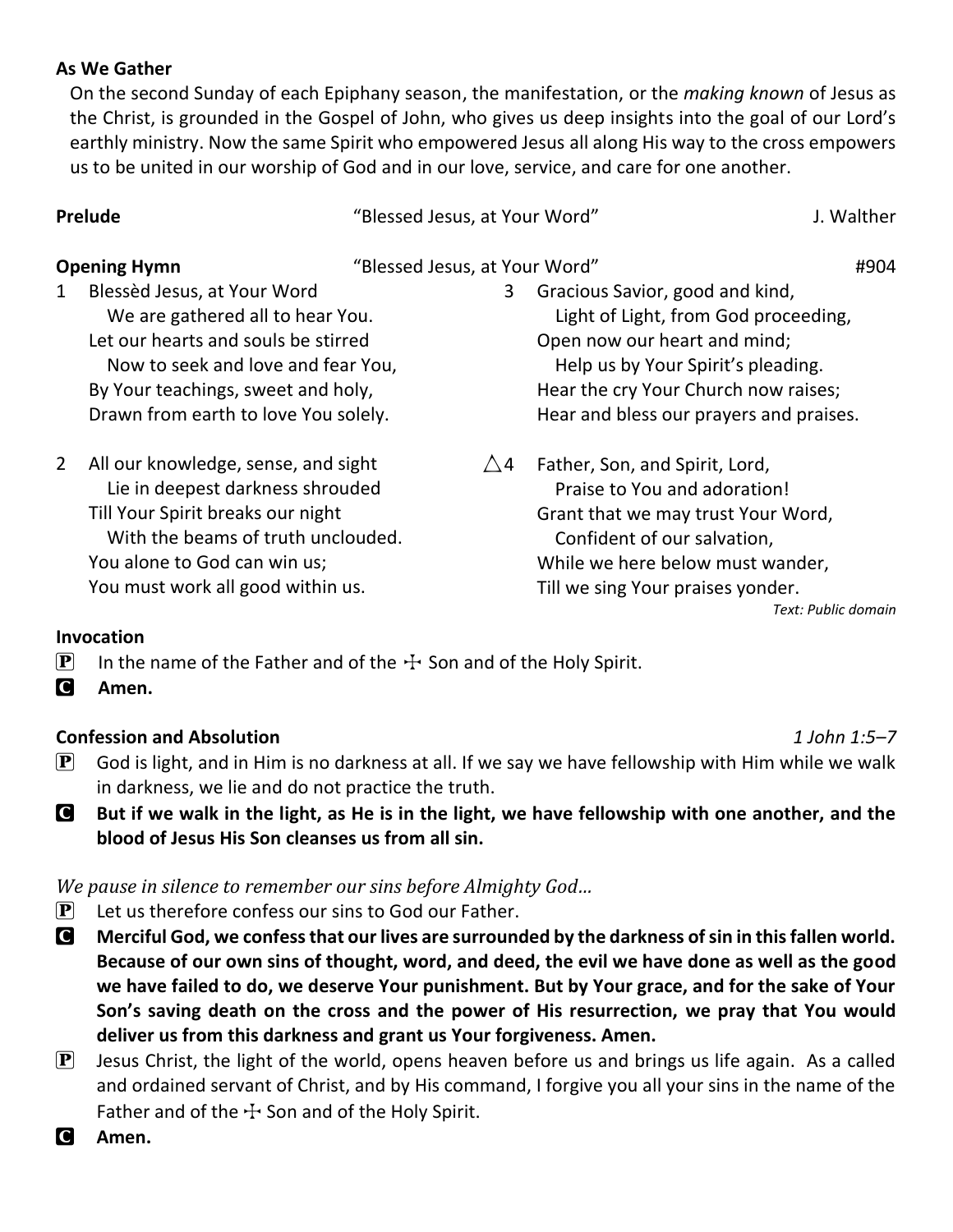## $H$  WORD  $H$

**Introit** *Psalm 36:5–9; antiphon: Song of Solomon 2:4*

- **P** [The Lord] brought me to the banqueting house,
- C **and his banner over me was love.**
- $\mathbf{P}$  Your steadfast love, O LORD, extends to the heavens,
- C **your faithfulness to the clouds.**
- **P** Your righteousness is like the mountains of God;
- C **your judgments are like the great deep; man and beast you save, O LORD.**
- $\mathbf{P}$  How precious is your steadfast love, O God!
- C **The children of mankind take refuge in the shadow of your wings.**
- $\left| \mathbf{P} \right|$  They feast on the abundance of your house,
- C **and you give them drink from the river of your delights.**
- $\mathbf{P}$  For with you is the fountain of life;
- C **in your light do we see light.**
- $\left| \mathbf{P} \right|$  Glory be to the Father and to the Son and to the Holy Spirit;
- C **as it was in the beginning, is now, and will be forever. Amen. [The Lord] brought me to the banqueting house, and his banner over me was love.**

### **Prayer of the Day**

 $\mathbf{P}$  The Lord be with you.

### C **And also with you.**

 $\left[ \mathbf{P} \right]$  Let us pray.

Almighty and everlasting God, who governs all things in heaven and on earth, mercifully hear the prayers of Your people and grant us Your peace through all our days; through Jesus Christ, Your Son, our Lord, who lives and reigns with You and the Holy Spirit, one God, now and forever.

C **Amen.**

**Old Testament Reading**  $\uparrow$  Zion's Coming Salvation  $\uparrow$  15 Isaiah 62:1-5 <sup>1</sup>For Zion's sake I will not keep silent, and for Jerusalem's sake I will not be quiet, until her righteousness goes forth as brightness, and her salvation as a burning torch. <sup>2</sup>The nations shall see your righteousness, and all the kings your glory, and you shall be called by a new name that the mouth of the LORD will give. <sup>3</sup>You shall be a crown of beauty in the hand of the LORD, and a royal diadem in the hand of your God. <sup>4</sup>You shall no more be termed Forsaken, and your land shall no more be termed Desolate, but you shall be called My Delight Is in Her, and your land Married; for the LORD delights in you, and your land shall be married. <sup>5</sup>For as a young man marries a young woman, so shall your sons marry you, and as the bridegroom rejoices over the bride, so shall your God rejoice over you.

- $\Box$  This is the Word of the Lord.
- C **Thanks be to God.**

**Anthem of Praise Solo** "O Sing to the Lord" Hymn #808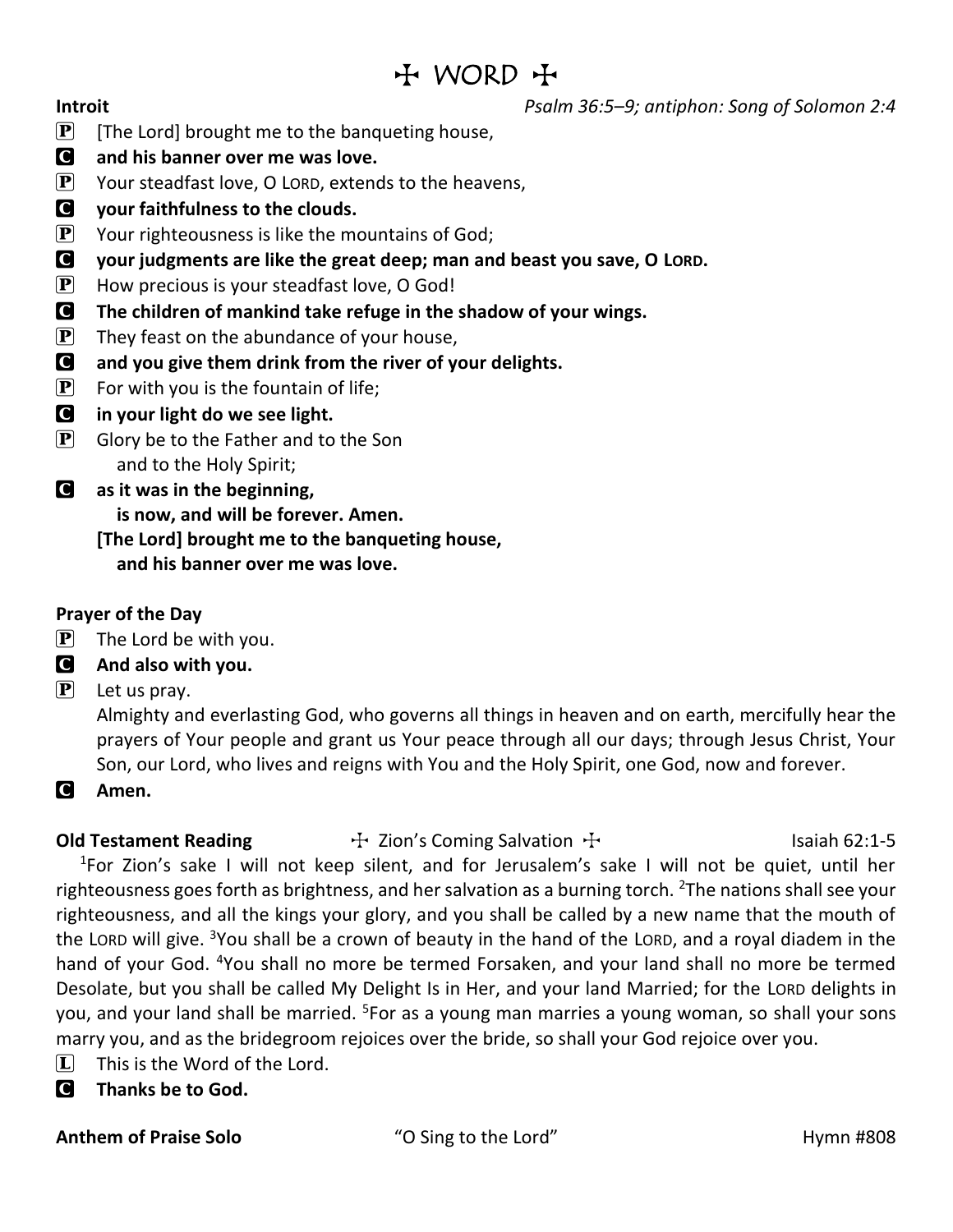#### Epistle The Spiritual Gifts  $\ddot{\mathrm{F}}$  1 Corinthians 12:1-11

<sup>1</sup>Now concerning spiritual gifts, brothers, I do not want you to be uninformed. <sup>2</sup>You know that when you were pagans you were led astray to mute idols, however you were led. <sup>3</sup>Therefore I want you to understand that no one speaking in the Spirit of God ever says "Jesus is accursed!" and no one can say "Jesus is Lord" except in the Holy Spirit. <sup>4</sup>Now there are varieties of gifts, but the same Spirit; <sup>5</sup>and there are varieties of service, but the same Lord; <sup>6</sup>and there are varieties of activities, but it is the same God who empowers them all in everyone. <sup>7</sup>To each is given the manifestation of the Spirit for the common good. <sup>8</sup>To one is given through the Spirit the utterance of wisdom, and to another the utterance of knowledge according to the same Spirit, <sup>9</sup>to another faith by the same Spirit, to another gifts of healing by the one Spirit, <sup>10</sup>to another the working of miracles, to another prophecy, to another the ability to distinguish between spirits, to another various kinds of tongues, to another the interpretation of tongues.  $11$ All these are empowered by one and the same Spirit, who apportions to each one individually as he wills.

- $[L]$  This is the Word of the Lord.
- C **Thanks be to God.**

### **Holy Gospel** The Wedding at Cana  $\ddot{\tau}$  The Wedding at Cana  $\ddot{\tau}$  5 The Wedding at Cana  $\ddot{\tau}$  5 The Medding at Cana  $\ddot{\tau}$  5 The Medding at Cana  $\ddot{\tau}$  5 The Medding at Cana  $\ddot{\tau}$  5 The Medding at Cana  $\dd$

 $\mathbf{P}$  The Holy Gospel according to St. John, the second chapter.

### **C** Glory to You, O Lord.

 $^{1}$ On the third day there was a wedding at Cana in Galilee, and the mother of Jesus was there. <sup>2</sup>Jesus also was invited to the wedding with his disciples. <sup>3</sup>When the wine ran out, the mother of Jesus said to him, "They have no wine." <sup>4</sup>And Jesus said to her, "Woman, what does this have to do with me? My hour has not yet come." <sup>5</sup>His mother said to the servants, "Do whatever he tells you." <sup>6</sup>Now there were six stone water jars there for the Jewish rites of purification, each holding twenty or thirty gallons. <sup>7</sup>Jesus said to the servants, "Fill the jars with water." And they filled them up to the brim. <sup>8</sup>And he said to them, "Now draw some out and take it to the master of the feast." So they took it. <sup>9</sup>When the master of the feast tasted the water now become wine, and did not know where it came from (though the servants who had drawn the water knew), the master of the feast called the bridegroom  $^{10}$ and said to him, "Everyone serves the good wine first, and when people have drunk freely, then the poor wine. But you have kept the good wine until now." <sup>11</sup>This, the first of his signs, Jesus did at Cana in Galilee, and manifested his glory. And his disciples believed in him.

 $\left| \mathbf{P} \right|$  This is the Gospel of the Lord.

C **Praise to You, O Christ.**

### **Confession of Faith** *The Apostles' Creed*

**I believe in God, the Father Almighty, maker of heaven and earth. And in Jesus Christ, His only Son, our Lord, who was conceived by the Holy Spirit, born of the virgin Mary, suffered under Pontius Pilate, was crucified, died and was buried. He descended into hell. The third day He rose again from the dead.** **He ascended into heaven and sits at the right hand of God the Father Almighty. From thence He will come to judge the living and the dead. I believe in the Holy Spirit, the holy Christian Church, the communion of saints, the forgiveness of sins, the resurrection of the body,** and the life  $\pm$  everlasting. Amen.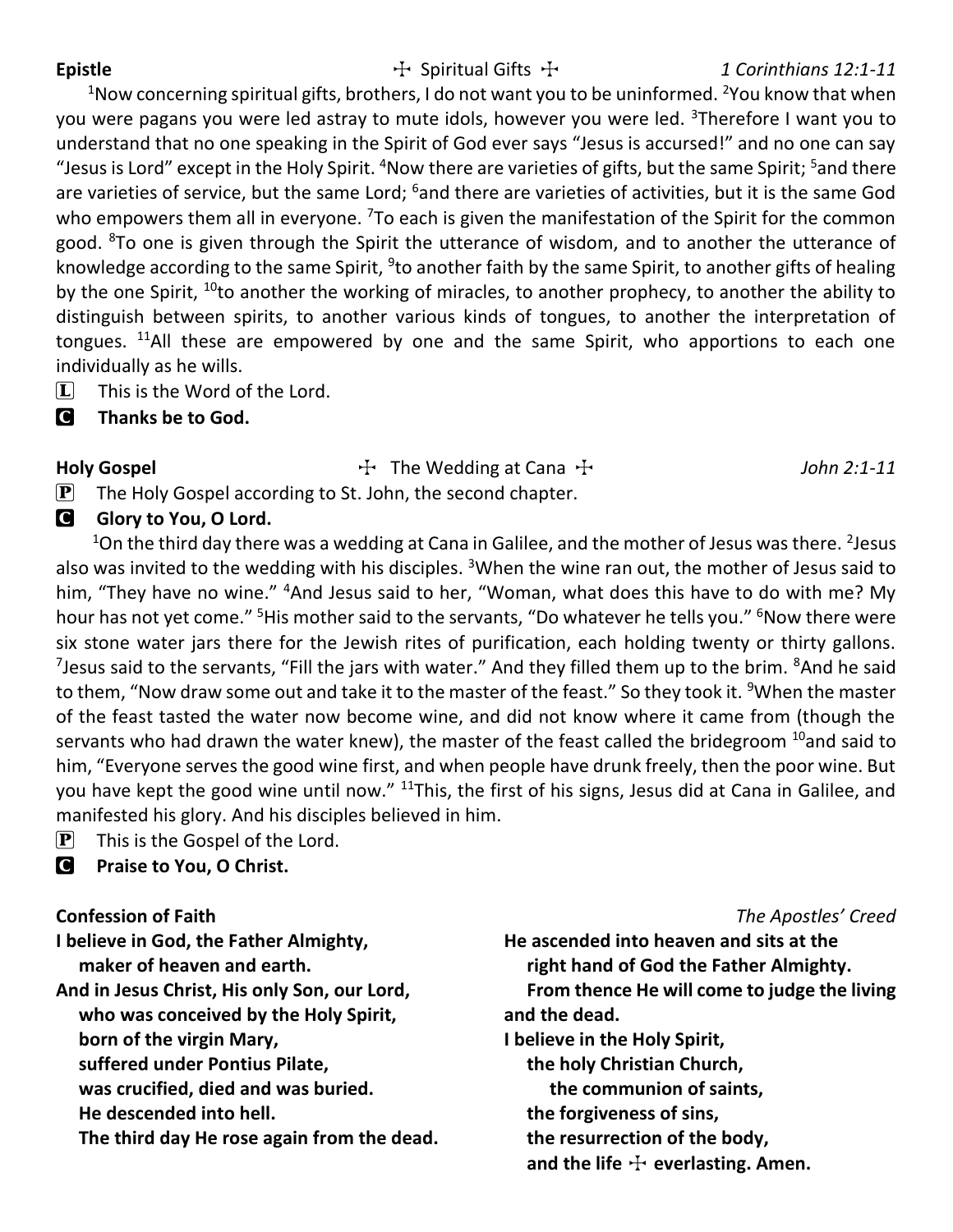- **Sermon Hymn** "Come, Join in Cana's Feast" **#408**
- 1 Come, join in Cana's feast Where Christ is honored guest. He welcomes all who come to taste The wine His hands have blessed.
- 2 The old wine now is gone From jars that stand apart. No longer can it satisfy The yearning, thirsting heart.
- 3 But Christ, the Word made flesh, Bids water turn to wine.

He fills our empty cups again With grace and truth divine.

- 4 Come, friends, and share the feast; Here drink the wine supplied By Him who is both guest and host— For us, the crucified.
- $\triangle$  5 For now He lives and reigns Through all eternity With Father, Spirit, Three in One, The glorious Trinity.

*Text: © 1993 The Hymn Society, admin. Hope Publishing Co. Used by permission: LSB Hymn License no. 110001400*

#### **Sermon**

#### **Prayer of the Church**

**Offering**—*may be left in the offering plates near the doors as you leave. Those worshipping at home may continue to mail or drop off offerings at the church office, and on-line giving is available to everyone on our website at [www.stpauloaklawn.org.](http://www.stpauloaklawn.org/) For information about regular electronic giving, please contact the church office.* 

#### **Offertory Meditation**

## + SERVICE of the SACRAMENT +

#### **Preface**

- $\left| \mathbf{P} \right|$  The Lord be with you.
- C **And also with you.**
- $\left| \mathbf{P} \right|$  Lift up your hearts.
- C **We lift them to the Lord.**
- $\mathbf{P}$  Let us give thanks to the Lord our God.
- C **It is right to give Him thanks and praise.**

**Proper Preface Prayer of Thanksgiving Words of Our Lord**

#### **Proclamation of Christ**

- $\mathbf{P}$  As often as we eat this bread and drink this cup, we proclaim the Lord's death until He comes.
- C **Amen. Come, Lord Jesus.**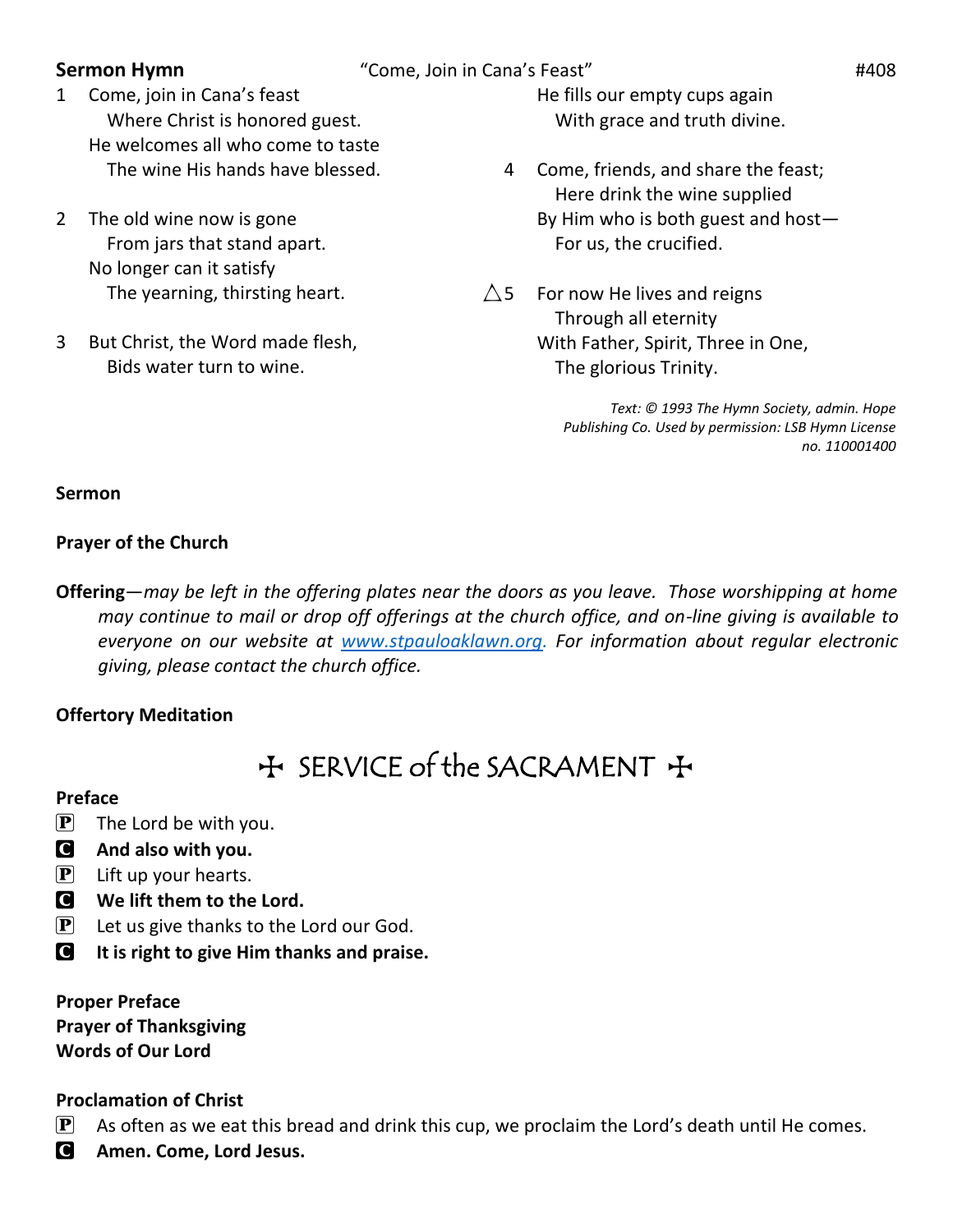- $\mathbf{P}$  O Lord Jesus Christ, only Son of the Father, in giving us Your body and blood to eat and to drink, You lead us to remember and confess Your holy cross and passion, Your blessed death, Your rest in the tomb, Your resurrection from the dead, Your ascension into heaven, and Your coming for the final judgment. So remember us in Your kingdom and teach us to pray:
- C **Our Father, who art in Heaven…**

#### **Pax Domini**

- $\mathbf{P}$  The peace of the Lord be with you always.
- C **Amen.**

## + DISTRIBUTION of the SACRAMENT +

Hymn **Hymn** "Soul, Adorn Yourself with Gladness" #636 sts. 1-2, 4

- 1 Soul, adorn yourself with gladness, Leave the gloomy haunts of sadness, Come into the daylight's splendor, There with joy your praises render. Bless the One whose grace unbounded This amazing banquet founded; He, though heav'nly, high, and holy, Deigns to dwell with you most lowly.
- 2 Hasten as a bride to meet Him, And with loving rev'rence greet Him. For with words of life immortal He is knocking at your portal. Open wide the gates before Him, Saying, as you there adore Him:

 Grant, Lord, that I now receive You, That I nevermore will leave You.

4 Now in faith I humbly ponder Over this surpassing wonder That the bread of life is boundless Though the souls it feeds are countless: With the choicest wine of heaven Christ's own blood to us is given. Oh, most glorious consolation, Pledge and seal of my salvation!

> *Text (sts. 1, 4): © 1978 Lutheran Book of Worship. Used by permission: LSB Hymn License no. 110001400 Text (st. 2): Public domain*

#### **Hymn**  $\blacksquare$   $\blacksquare$   $\blacksquare$   $\blacksquare$   $\blacksquare$   $\blacksquare$   $\blacksquare$   $\blacksquare$   $\blacksquare$   $\blacksquare$   $\blacksquare$   $\blacksquare$   $\blacksquare$   $\blacksquare$   $\blacksquare$   $\blacksquare$   $\blacksquare$   $\blacksquare$   $\blacksquare$   $\blacksquare$   $\blacksquare$   $\blacksquare$   $\blacksquare$   $\blacksquare$   $\blacksquare$   $\blacksquare$   $\blacksquare$   $\blacksquare$   $\blacksquare$   $\blacksquare$   $\blacksquare$

- 1 The star proclaims the King is here; But, Herod, why this senseless fear? For He who offers heav'nly birth Seeks not the kingdoms of this earth.
- 2 The eastern sages saw from far And followed on His guiding star; And, led by light, to light they trod And by their gifts confessed their God.
- 3 Within the Jordan's sacred flood The heav'nly Lamb in meekness stood

That He, of whom no sin was known, Might cleanse His people from their own.

- 4 And oh, what miracle divine, When water reddened into wine! He spoke the word, and forth it flowed In streams that nature ne'er bestowed.
- $\triangle$ 5 For this Thy glad epiphany All glory, Jesus, be to Thee, Whom with the Father we adore, And Holy Spirit evermore.

*Text: Public domain*

- **Communion Blessing**
- $\mathbf{P}$  The Body and Blood of our Lord Jesus Christ strengthen and preserve you in body and soul to life everlasting. Depart  $+$  in peace.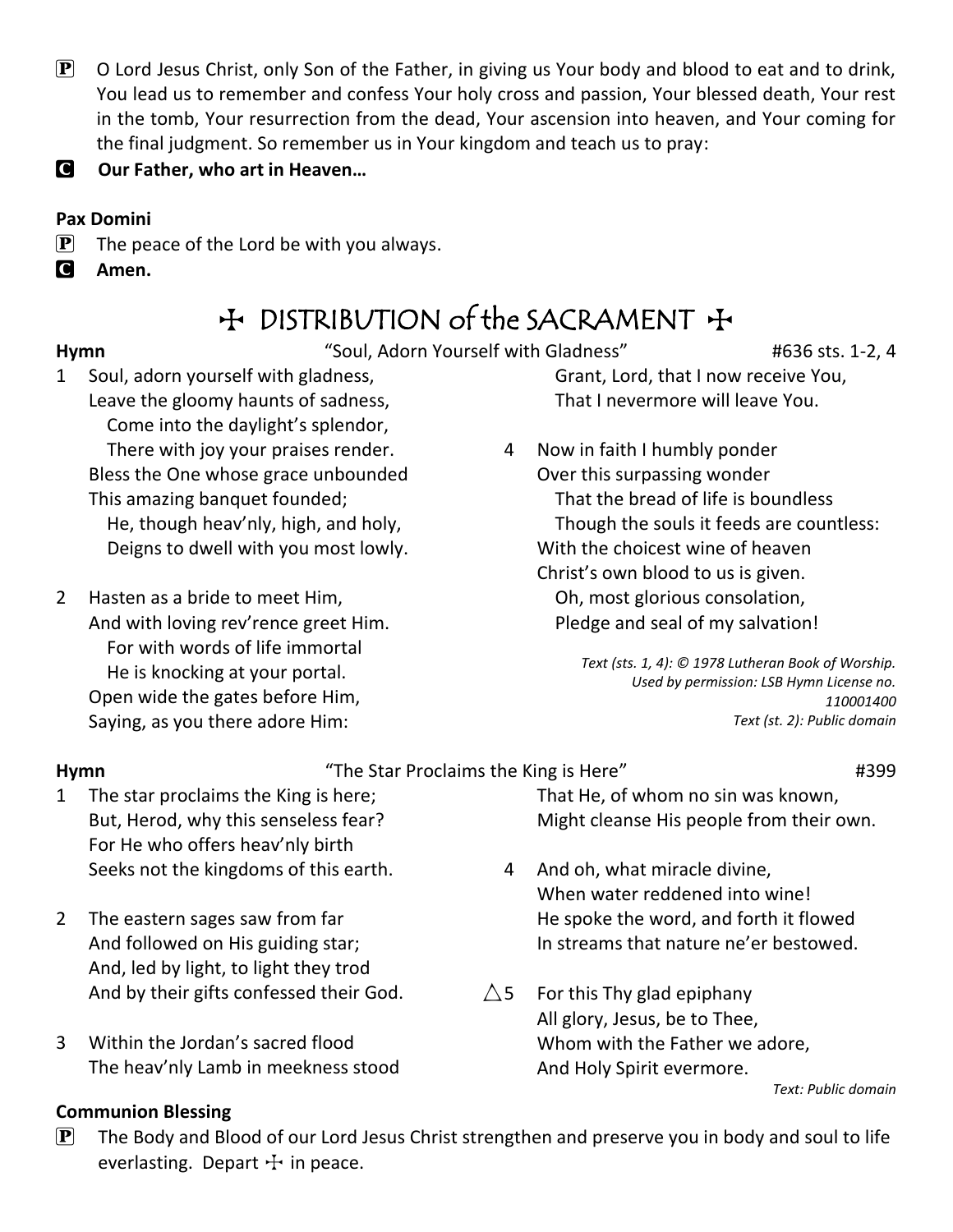#### **Closing Prayer**

 $\mathbf{P}$  Let us pray. Heavenly Father, You have made us glad and increased our joy, as we share in the glory of Your Son's cross and resurrection by Means of His very body and blood. Empower us by Your Holy Spirit to be His love and light in our world; through the same Jesus Christ, our Lord, who lives and reigns with You and the Holy Spirit, one God, now and forever.

C **Amen.**

#### **Benediction**

- $\left[ P \right]$  The Lord bless you and keep you. The Lord make His face shine on you and be gracious to you. The Lord look upon you with favor and  $\pm$  give you peace.
- C **Amen.**

| <b>Closing Hymn</b> |                                                                      | "Creator Spirit, by Whose Aid" |                                      | #500 sts. 1, 3-4    |
|---------------------|----------------------------------------------------------------------|--------------------------------|--------------------------------------|---------------------|
| $\mathbf{1}$        | Creator Spirit, by whose aid                                         |                                | Give us Yourself that we may see     |                     |
|                     | The world's foundations first were laid,                             |                                | The glory of the Trinity.            |                     |
|                     | Come, visit ev'ry humble mind;                                       |                                |                                      |                     |
|                     | Come, pour Your joys on humankind;                                   | $\bigwedge$ 4                  | Immortal honor, endless fame         |                     |
|                     | From sin and sorrow set us free;                                     |                                | Attend the almighty Father's name;   |                     |
|                     | May we Your living temples be.                                       |                                | The Savior-Son be glorified,         |                     |
|                     |                                                                      |                                | Who for all humankind has died;      |                     |
| 3                   | Giver of grace, descend from high;                                   |                                | To You, O Paraclete, we raise        |                     |
|                     | Your sev'nfold gifts to us supply;<br>Help us eternal truths receive |                                | Unending songs of thanks and praise. |                     |
|                     |                                                                      |                                |                                      | Text: Public domain |
|                     | And practice all that we believe;                                    |                                |                                      |                     |
| <b>Postlude</b>     |                                                                      | "My Soul Now Bless Thy Maker"  |                                      | D. Buxtehude        |

### TTTTTTTTTTTTTTTTTTTTTTTTTTTTTTTTTTTTTTTTTTTTT ACKNOWLEDGMENTS AND THANKS

### **Vocalist:** Julia Volk **Lector:** Louis Frank **Altar Care:** Ruth Diver

Creative Worship for the Lutheran Parish, Series C, Quarter 1. Copyright © 2021 Concordia Publishing House. All rights reserved. Used by permission.

Unless otherwise indicated, Scripture quotations are from the ESV® Bible (The Holy Bible, English Standard Version®), copyright © 2001 by Crossway, a publishing ministry of Good News Publishers. Used by permission. All rights reserved.

Created by Lutheran Service Builder © 2021 Concordia Publishing House.

TTTTTTTTTTTTTTTTTTTTTTTTTTTTTTTTTTTTTTTTTTTTT